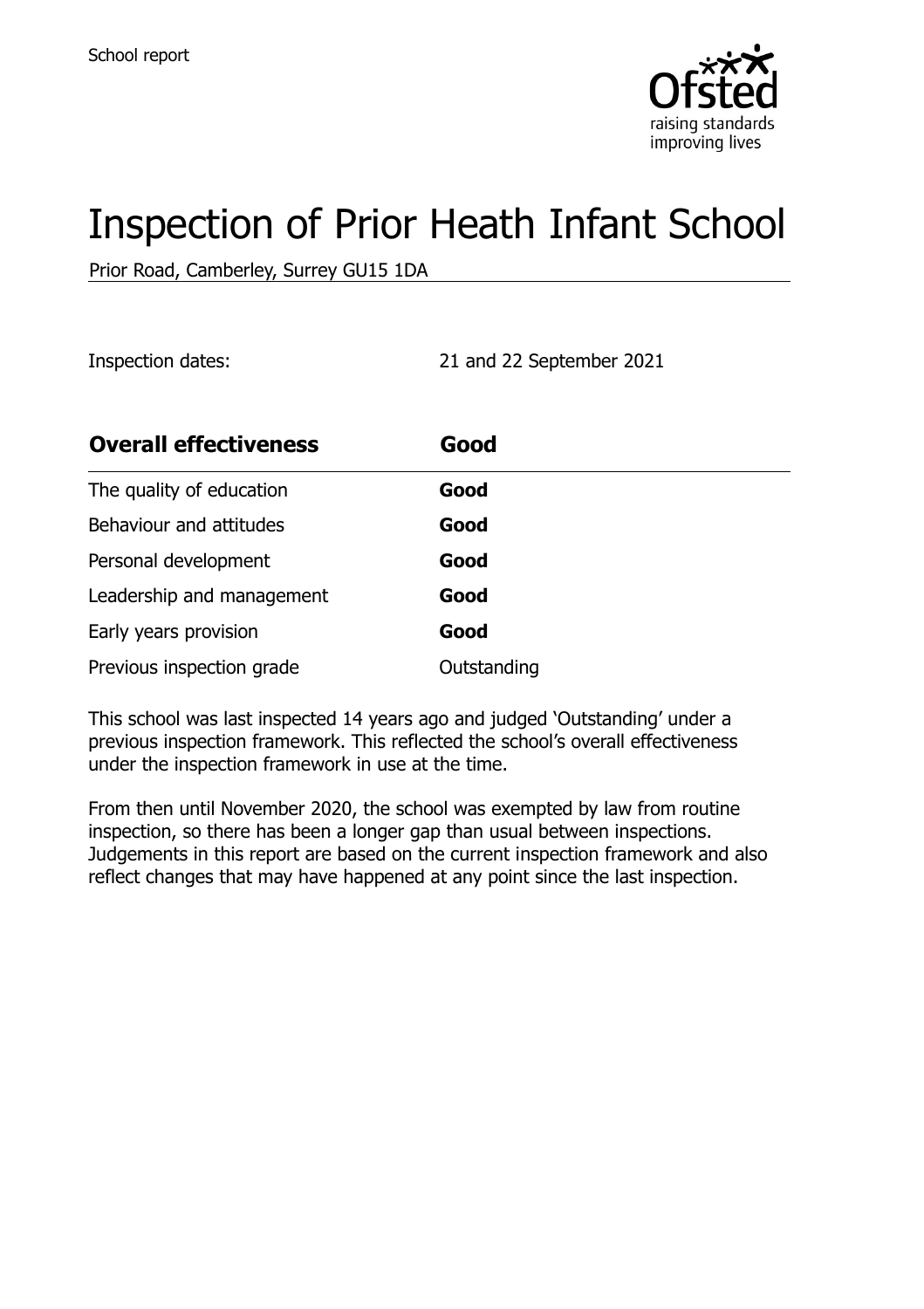

# **What is it like to attend this school?**

There is a sense of joy at Prior Heath Infant School. Pupils are excited to be learning and showing what they can remember. From the word go, when they join Reception Year, children learn to relish stories and vocabulary. They are keen to share their favourite books and read to visitors. They are proud of their school values and talk about the importance of respect and perseverance in particular.

Pupils are delighted to be here because they are confident that all the grown-ups care about them and their learning. They benefit from the careful structures and routines that help them to keep focused on their learning, especially after recent disruption due to the COVID-19 (coronavirus) pandemic. Some pupils can get a little over-excited about new activities, but adults maintain their high expectations of learning and behaviour. They calmly and successfully help pupils to regain focus.

Pupils like the consistent care from staff and say that any mean behaviour is dealt with well. Pupils feel safe because they know that there is always someone to talk to who will listen to them and take them seriously.

#### **What does the school do well and what does it need to do better?**

Senior leaders have an accurate understanding of the school. They are ambitious and know what needs to be done to refine the curriculum. In the past year, they have strengthened the teaching of reading and other subjects, including mathematics.

Staff have created a strong culture of reading in the school. They follow their chosen phonics programme carefully, making sure that pupils read books that are matched to the sounds they are learning. This work starts as children join Reception Year. It is successful in creating a real buzz about books and stories. Children are excited about the fact that they are going to be able to read any book in future.

Teachers and teaching assistants use assessment carefully in many subjects. For example, with reading, pupils' reading records precisely identify what knowledge pupils have secured and what they need to focus on next. This information is used well to identify and help any pupils who have fallen behind.

Some subjects are still being developed. For example, in geography, the plans for what pupils need to know do not build in a systematic way. They do not take into account what pupils need to know in order to be successful in Year 3. In other subjects, such as religious education, the plans are more thorough and logical, but leaders have not checked how well they are working throughout the school.

Other subjects are planned and delivered with high ambition for all. The special educational needs coordinator (SENCo) has ensured that all staff are knowledgeable about how to best adapt learning for any pupil with special educational needs and/or disabilities (SEND). There is a strong sense of determination that all pupils with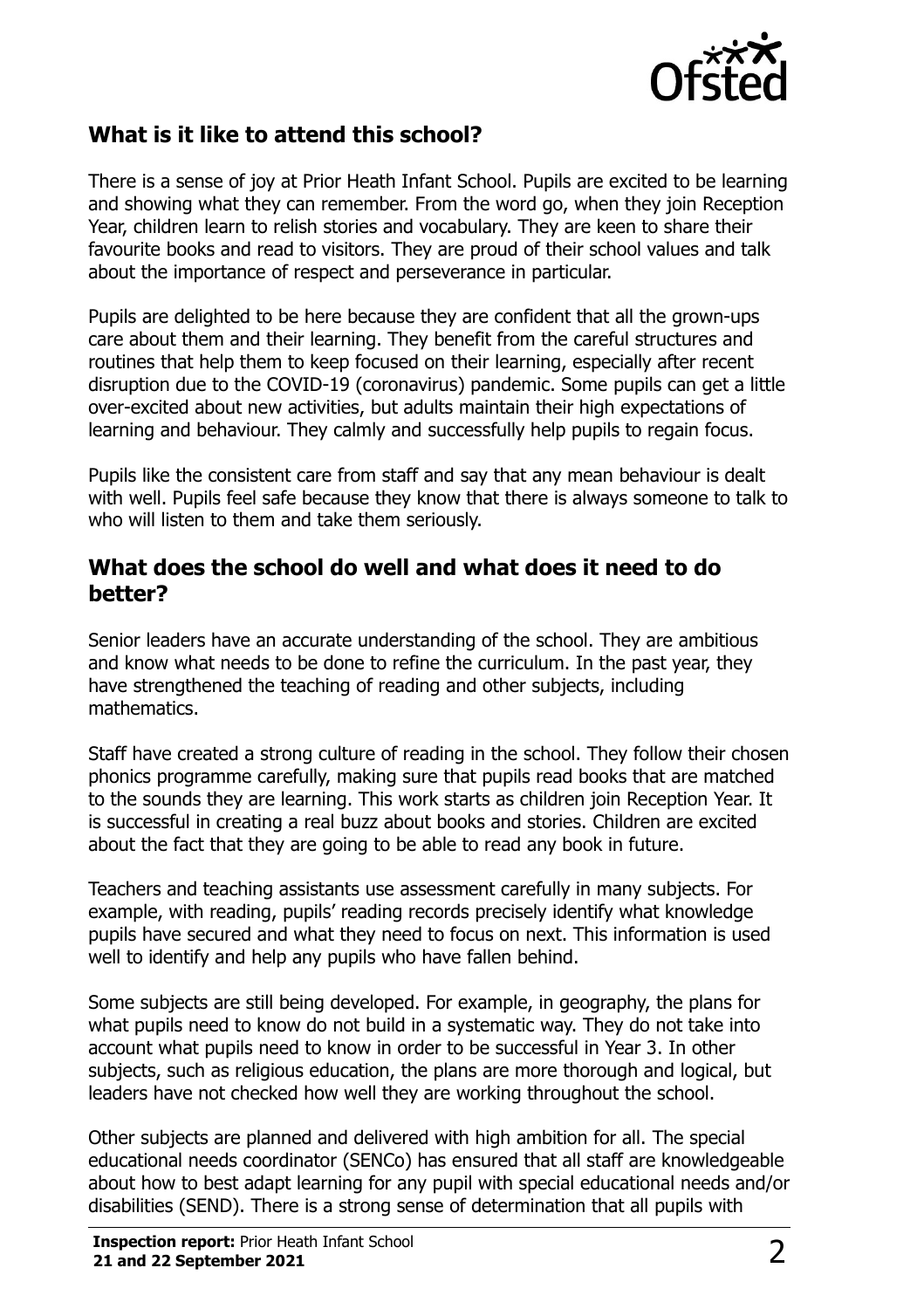

SEND will participate fully in school life. Staff make good use of support from the SENCo to identify and understand pupils' needs. Parents and carers were full of praise for this aspect of the school's work. One parent wrote: 'I am always amazed about how they can cater to individual needs so well and tailor a learning plan.'

The ambition that leaders have for pupils goes beyond the purely academic. Pupils have a wide range of opportunities that support their wider learning and development. The school's values are threaded through all aspects of school life and pupils are proud of them. For example, pupils know what it means to be a good friend, and talk thoughtfully about why it is important to include people in games and events. They can identify the potential consequences of actions. Pupils in Year 2 are proud to take on responsibility, such as being a 'playtime pal'. Pupils also enjoy the many clubs and activities on offer.

Leaders have high expectations for behaviour and attitudes throughout the school. Calm routines are successfully established from the time children join Reception Year. These help to give pupils a strong start and orderly environment around the school. However, some older pupils get over-excited at change, for example about the arrival of visitors for the first time since the pandemic began. They sometimes need extra reminders of the school's values and expectations.

Governors have provided much support for everyone at the school, especially during the partial closures. However, they have not provided systematic challenge over time. They have not kept abreast of training and so have gaps in their knowledge about their statutory duties.

# **Safeguarding**

The arrangements for safeguarding are effective.

School leaders have established a clear sense of duty and responsibility among staff, who are alert to their role to help keep children safe. Staff have a secure knowledge of how to recognise concerns and report them clearly. Systems are used well to communicate swiftly and make sure that actions are effective.

Pupils are confident that grown-ups are always there and ready to listen. Pupils have a strong understanding of how to keep themselves safe when online, but their knowledge is not as strong about keeping safe when out and about.

# **What does the school need to do to improve?**

#### **(Information for the school and appropriate authority)**

■ The school's curriculum is not yet sufficiently well planned and sequenced in some subjects. Additionally, some curriculum areas do not take account of what pupils need to learn when they move to Year 3. Consequently, leaders are not certain that pupils will have the knowledge that they need to succeed when they move to junior school. However, it is clear that leaders have already taken action to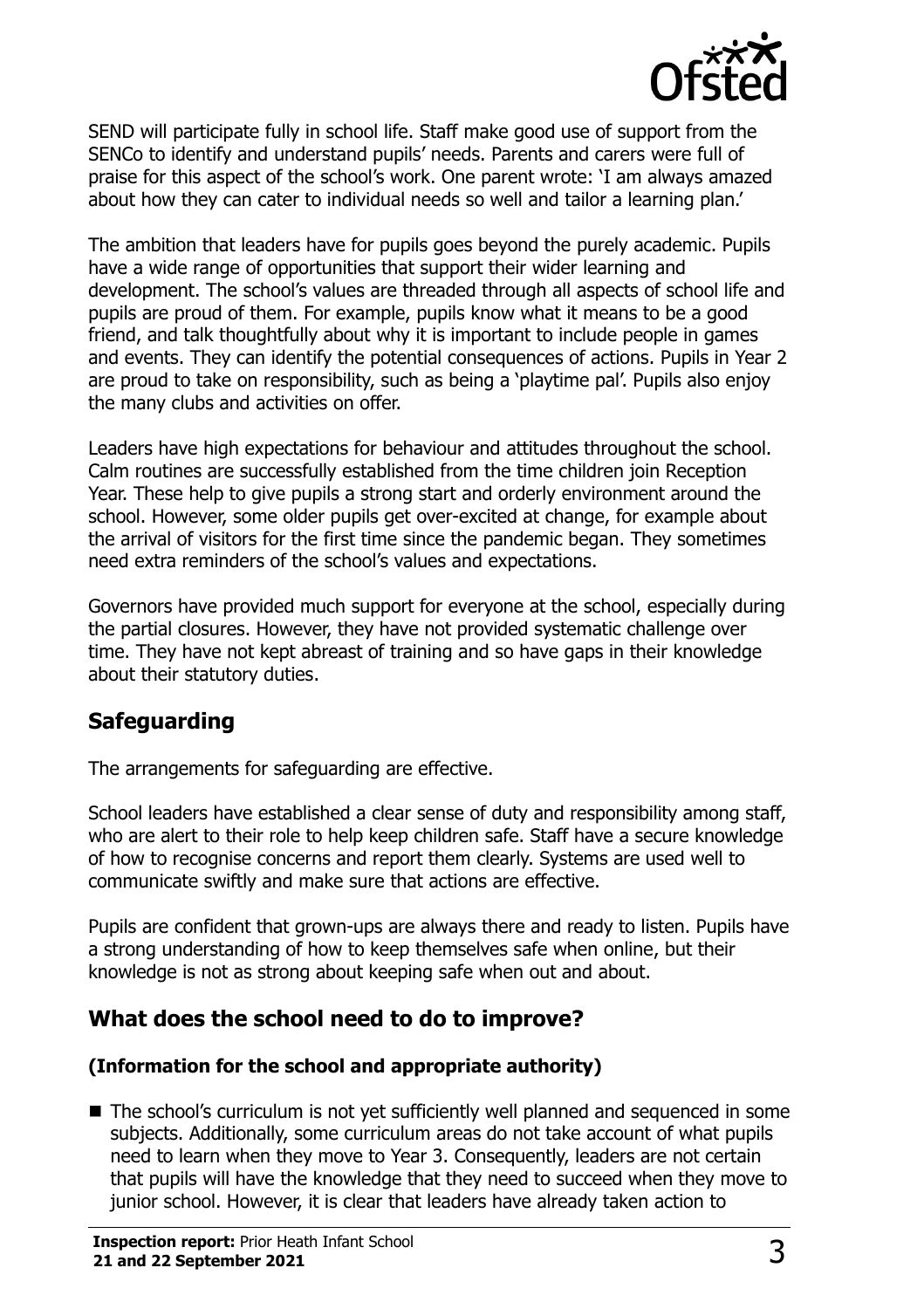

address these weaknesses. For this reason, the transitional arrangements have been applied.

- $\blacksquare$  In some subjects, leaders do not know how successfully the new curriculum plans are being implemented. Consequently, they do not know whether pupils have secured the knowledge that they need in order to be successful in their next steps. The monitoring and evaluation of how well plans are put into practice, and the difference that they make to pupils, need to be systematic and routine.
- Governors' knowledge of their roles and responsibilities is not strong enough. It does not enable them to challenge leaders effectively. Governors need up-to-date knowledge so that they can ask the right questions that will hold leaders to account. They need to better understand their statutory duties, so that they can fulfil their roles and support school improvement effectively.

## **How can I feed back my views?**

You can use [Ofsted Parent View](http://parentview.ofsted.gov.uk/) to give Ofsted your opinion on your child's school, or to find out what other parents and carers think. We use information from Ofsted Parent View when deciding which schools to inspect, when to inspect them and as part of their inspection.

The Department for Education has further quidance on how to complain about a school.

If you are the school and you are not happy with the inspection or the report, you can [complain to Ofsted.](http://www.gov.uk/complain-ofsted-report)

## **Further information**

You can search for [published performance information](http://www.compare-school-performance.service.gov.uk/) about the school.

In the report, '[disadvantaged pupils](http://www.gov.uk/guidance/pupil-premium-information-for-schools-and-alternative-provision-settings)' refers to those pupils who attract government pupil premium funding: pupils claiming free school meals at any point in the last six years and pupils in care or who left care through adoption or another formal route.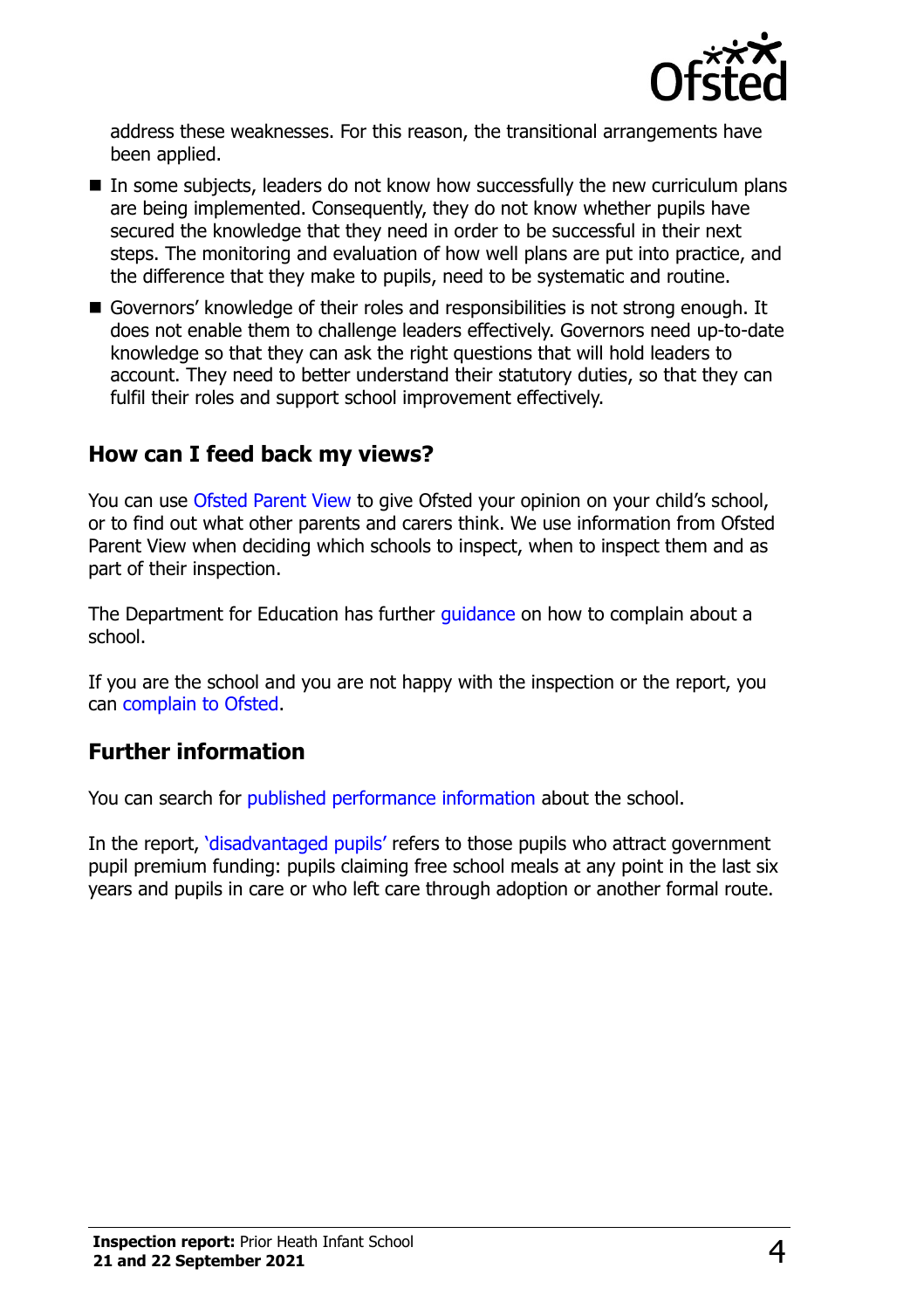

# **School details**

| Unique reference number             | 125028                                                               |
|-------------------------------------|----------------------------------------------------------------------|
| <b>Local authority</b>              | Surrey                                                               |
| <b>Inspection number</b>            | 10199365                                                             |
| <b>Type of school</b>               | Infant                                                               |
| <b>School category</b>              | Community                                                            |
| Age range of pupils                 | 4 to 7                                                               |
| <b>Gender of pupils</b>             | Mixed                                                                |
| Number of pupils on the school roll | 179                                                                  |
| <b>Appropriate authority</b>        | The governing body                                                   |
| <b>Chair of governing body</b>      | Martyn Keates                                                        |
| <b>Headteacher</b>                  | <b>Lindsey Chivers</b>                                               |
| Website                             | https://priorheathinfant.co.uk                                       |
| Date of previous inspection         | 8 February 2007, under section 5 of the<br><b>Education Act 2005</b> |

## **Information about this school**

- The headteacher joined the school in September 2020. The vast majority of staff have joined the school since the previous inspection in February 2007. The same is true for the governing body.
- $\blacksquare$  The school does not currently use alternative provision.

## **Information about this inspection**

The inspectors carried out this inspection under section 5 of the Education Act 2005.

This was the first routine inspection the school had received since the COVID-19 pandemic began. Inspectors discussed the impact of the pandemic with school leaders, and have taken that into account in their evaluation.

Inspectors met with the headteacher and members of the senior leadership team, including the SENCo. They also met with a wide range of teachers and teaching assistants. The lead inspector met with governors, including the chair of the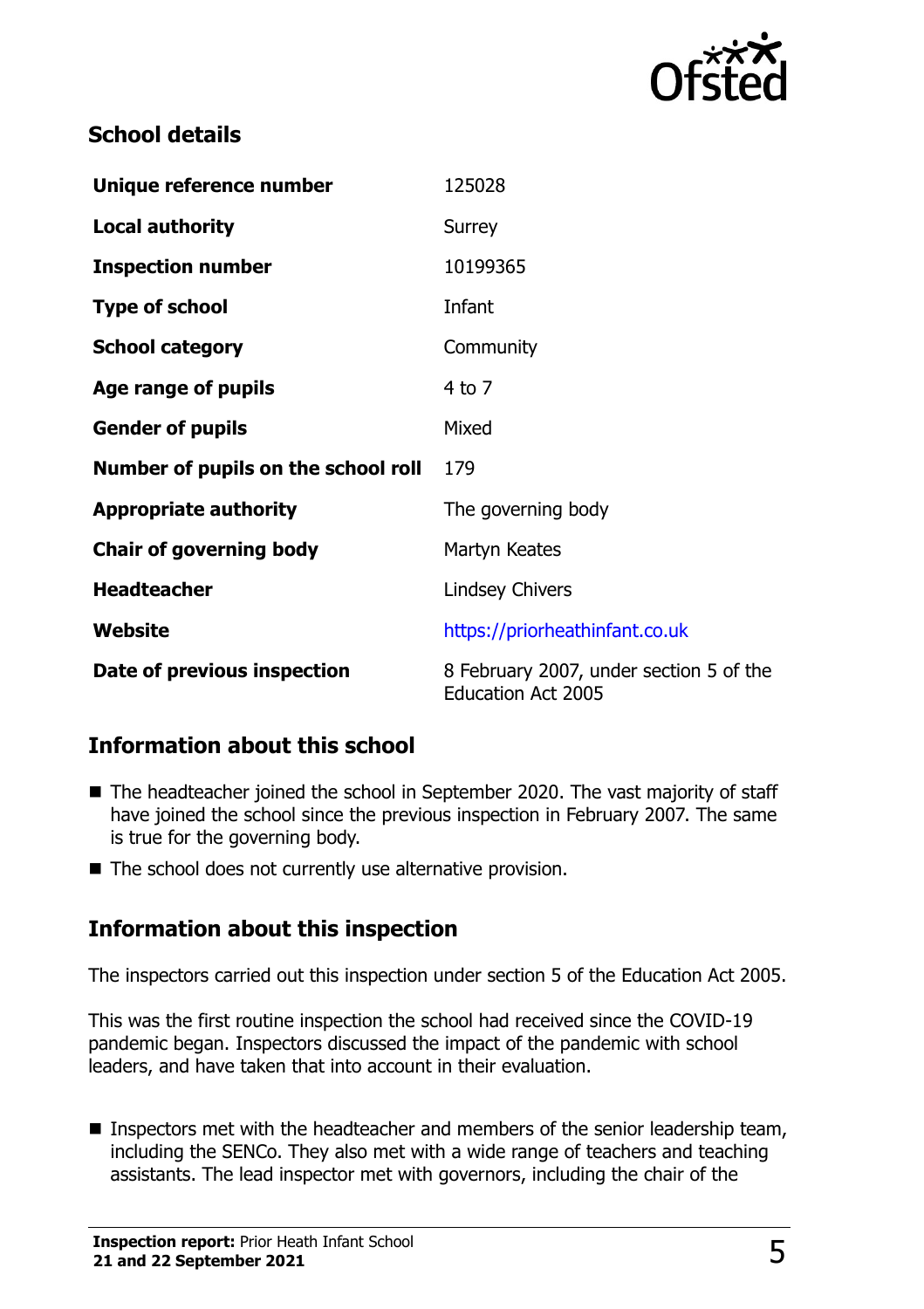

governing body. She held a video call with the director of school improvement from the body commissioned by the local authority to support the school.

- $\blacksquare$  To evaluate the effectiveness of the safeguarding arrangements in the school, inspectors spoke to many members of staff and pupils. The lead inspector met with the designated safeguarding lead to examine their knowledge, records and actions. During these meetings, records were scrutinised, including those relating to the safer recruitment of staff. Case files were sampled to explore how the school identifies and supports pupils at risk of harm.
- Inspectors spoke to pupils from all year groups about the school and considered 54 responses to Ofsted's online survey for pupils.
- The views of staff were considered from conversations and 21 responses to Ofsted's online survey for staff.
- An inspector spoke to some parents at the start of the inspection. The 47 responses to Ofsted's Parent View, including 37 written responses, were also taken into account.
- **Inspectors did deep dives into these subjects: early reading, mathematics,** physical education and geography. This involved discussion with leaders about these subjects and the associated curriculum plans, visits to lessons, scrutiny of pupils' work, and discussion with pupils, teachers and teaching assistants from the lessons visited about the subjects.

#### **Inspection team**

Lucy English, lead inspector **Her Majesty's Inspector** 

Laurie Anderson **Her Majesty's Inspector**